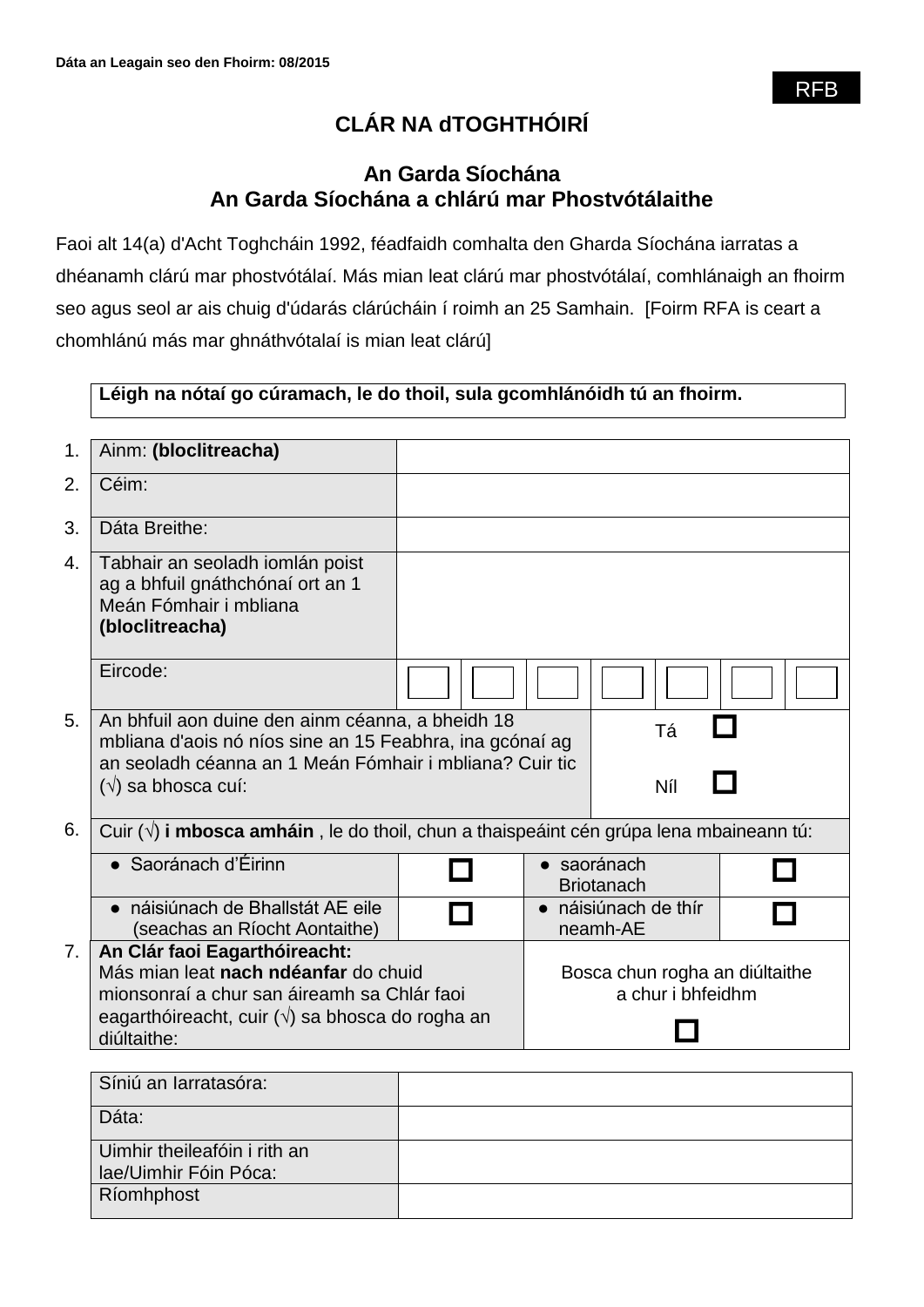# **NOTAÍ A GHABHANN LE FOIRM RFB**

## **Comhaltaí den Gharda Síochána a chlárú mar Phostvótálaithe**

**1.** Is é is cuspóir don fhoirm seo ná an bealach a réiteach do chomhaltaí an Gharda Síochána ar mian leo clárú mar phostvótálaithe. Tá an fhoirm seo le húsáid sa tréimhse ó 1 Meán Fómhair go 25 Samhain gach bliain i leith chlár na dtoghthóirí a thiocfaidh i bhfeidhm an 15 Feabhra ina dhiaidh sin. Ní mór foirmeacha iarratais comhlánaithe a bheith faighte ag an údarás clárúcháin (an Chomhairle Cathrach, an Chomhairle Contae, agus an Chomhairle Cathrach agus Contae) a bhaineann leis an gceantar ina bhfuil cónaí ort faoin 25 Samhain in aon bhliain áirithe.

#### **2. Eircode**

Is é atá in Eircode ná an córas náisiúnta postchód in Éirinn agus cuimsíonn sé postchód uathúil 7 ndigit atá sannta do gach seoladh dá bhfuil ann in Éirinn.

## **3. An Clár faoi Eagarthóireacht – Dhá Leagan den Chlár**

Tá sé de cheangal ar údaráis chlárúcháin dhá leagan den Chlár a fhoilsiú – an Clár iomlán agus an Clár faoi eagarthóireacht. Sa Chlár iomlán, liostaítear gach duine atá i dteideal vóta a chaitheamh agus ní féidir é a úsáid ach amháin chun críche toghcháin nó chun críche reachtúla eile.

Sa **chlár faoi eagarthóireacht**, faightear ainmneacha agus seoltaí daoine ar féidir a gcuid mionsonraí a úsáid ar mhaithe le nithe seachas cúrsaí toghcháin nó cúrsaí reachtúla eile e.g. ar mhaithe lena n-úsáid i gcomhair margaíochta dírí ag eagraíocht tráchtála nó ag eagraíocht de chineál eile. Más rud é nach mian leat do chuid mionsonraí a bheith san áireamh sa Chlár faoi eagarthóireacht, is ceart duit ( $\sqrt{ }$ ) a chur isteach sa **bhosca chun rogha an diúltaithe a chur i bhfeidhm**. Más mian leat do chuid mionsonraí a bheith san áireamh (i.e. ar fáil le haghaidh úsáidí neamhreachtúla), ní ceart duit  $(\sqrt{)}$  a chur isteach sa bhosca chun rogha an diúltaithe a chur i bhfeidhm.